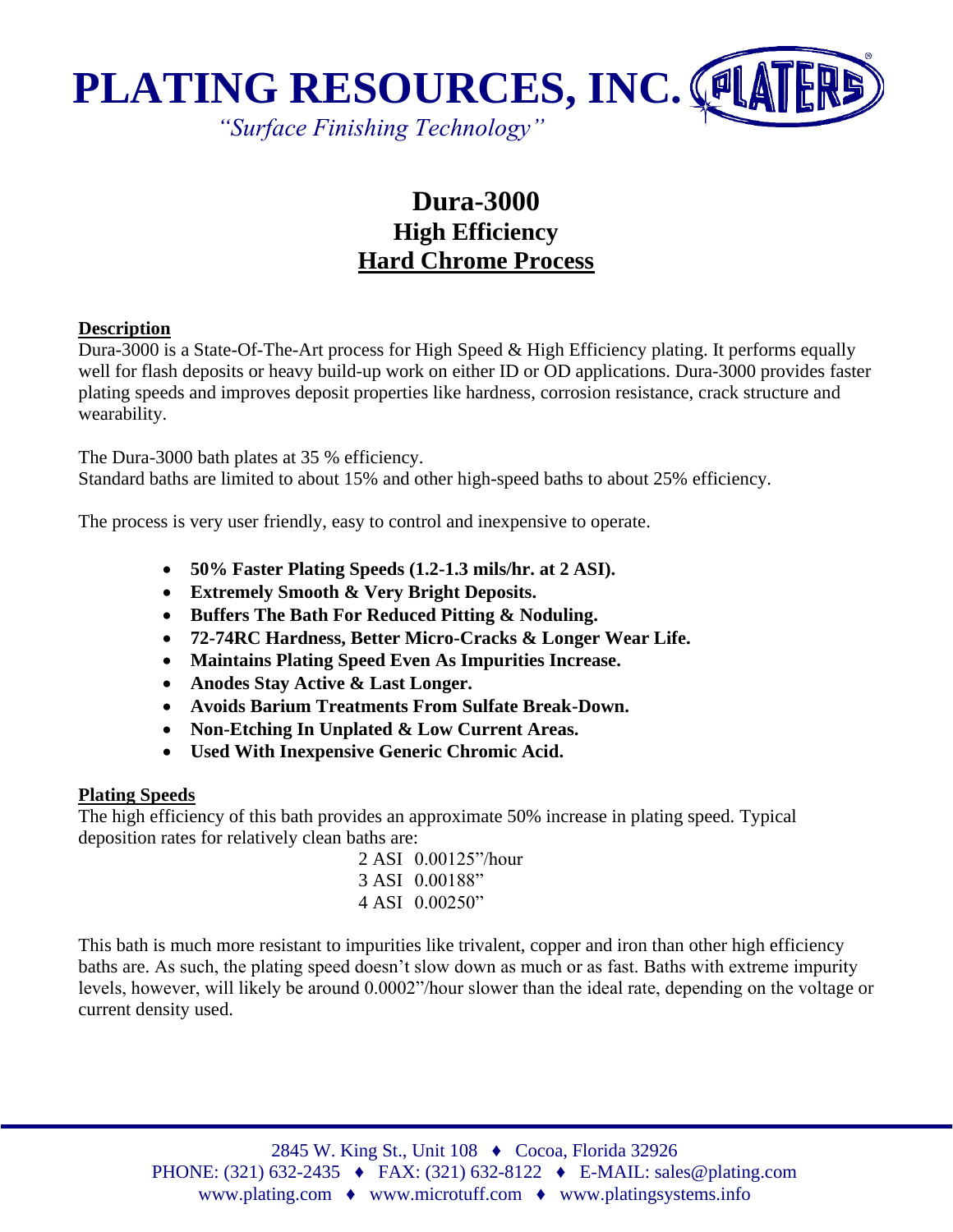# **Bath Control**

This bath can be used with chromic acid levels of 20 - 50 oz/gallon and sulfate ratios of 80-140:1. The best throwing power is achieved at a 120:1 ratio. Typical impurities such as trivalent, iron, copper and chloride should be kept within the recommended range for best bath performance. CR-3 Reducer is effective for controlling impurities.

| <b>Item</b>                  | Optimum                | Range          |
|------------------------------|------------------------|----------------|
| Chromic Acid                 | $30.0 \text{ oz/gal.}$ | $20 - 50$      |
| Sulfate                      | $0.25 \text{ oz/gal.}$ | (by ratio)     |
| Ratio                        | 120:1                  | $80 - 140:1$   |
| Dura-3000 & 3500             | (see below)            |                |
| <b>Trivalent Cr</b>          | 1 % of chromic acid    | $0.5 - 2.50 %$ |
| <b>Metallic Contaminants</b> | $< 5.0$ g/l            |                |
| Chloride                     | $<$ 20 ppm             |                |
| Insoluble's                  | $< 0.04$ g/l           |                |
| Temperature - F              | 140                    | $130 - 150$    |
| <b>Current Density</b>       | 2.0 ASI                | 1 - 10 ASI     |

(Convert oz/gal to g/l by multiplying by 7.48915)

# **Bath Additives**

This bath uses either the Dura-3000 Additive or Dura-3500 Booster for conversions and maintenance, depending upon the bath type. These are best controlled by periodic analysis, but can also controlled by the plating speeds obtained.

# **Dura-3500 Booster**

This powdered additive is used to convert new baths and standard 100:1 baths to High Speed High Efficiency usage. Dura-3500 Booster provides a drastic improvement in bath performance and plating speed. Do not add Dura-3500 Booster while plating; always add it when the tank is empty of work. Sprinkle the addition evenly into a hot bath and agitate until fully dissolved.

The Dura-3500 Booster is basically a one-time addition that's used for the initial conversion. But, because of variances in anode ratios, current densities and amps. per bath gallon, an occasional small addition of the Dura-3500 Booster may be occasionally needed. We suggest that you have the Dura-3500 level tested annually.

## One caution

Do not add Dura-3500 Booster to baths that plate parts with highly stressed base metals or those with surface hardness exceeding 45 RC, without first stress relieving the parts by baking and then shot peening; see QQ-C-320. This is especially important for deposits thicker than 0.001" because the base metal stress can transfer to the chrome deposit causing out-gassing, macro-cracking, and in some cases, a loss of adhesion, especially after any abusive post-plate grinding.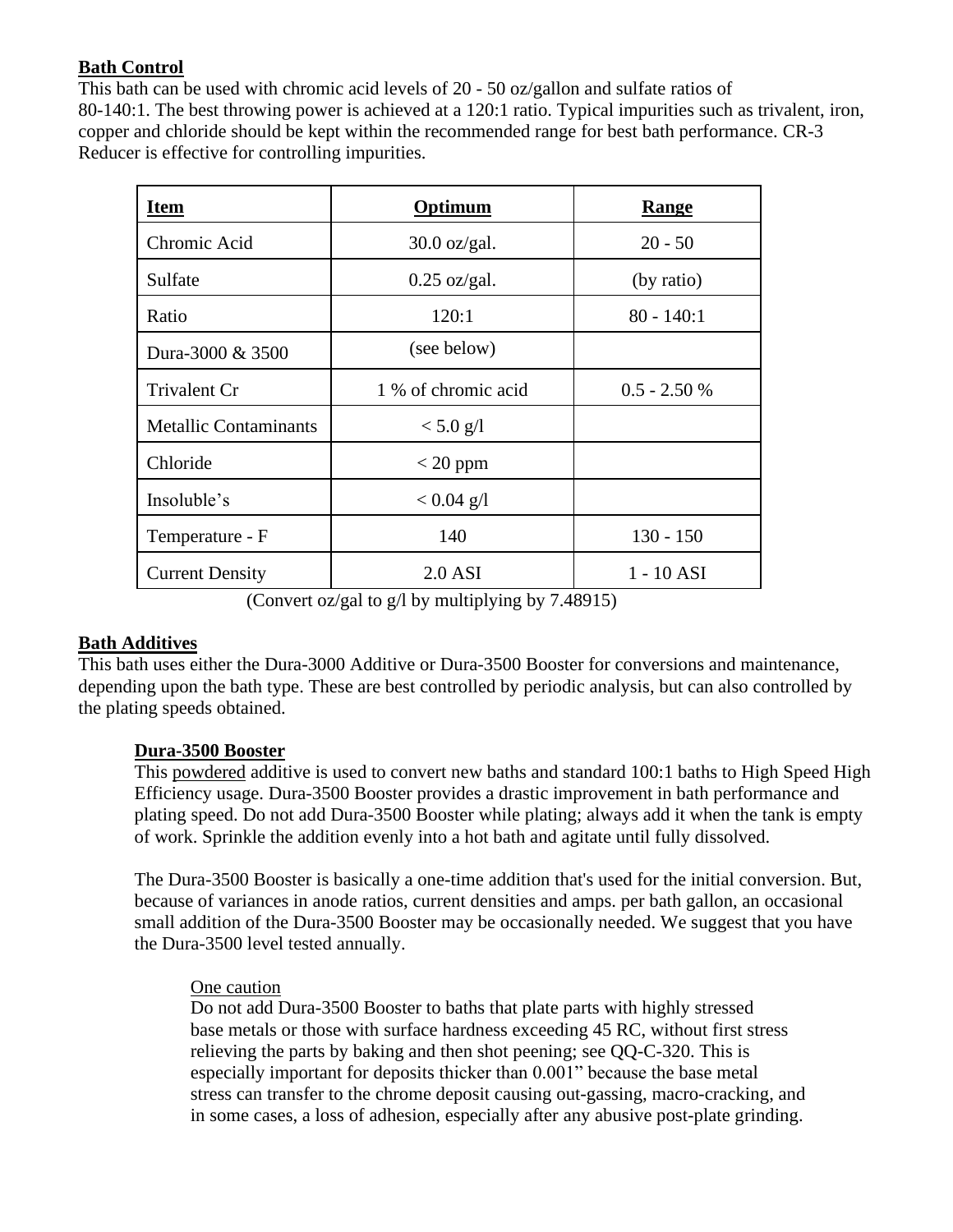The only downside for not using Dura-3500 in these baths is a slightly slower plating speed. You should, however, still use the Dura-3000 Additive.

## **Dura-3000 Additive**

This liquid additive is used to convert other high efficiency baths. It's also used in all baths for maintenance once it has been converted. It's important to maintain Dura-3000 additions, either by amp. hours or whenever chromic acid is added; see below.

## **Bath Conversions**

Conversions to this process is easy and inexpensive.

#### Standard Baths

These baths are converted by simply adding 2.5 oz/gal. of the Dura-3500 Booster, and a small amount of Dura-3000 Supplement Additive which is provided free of charge.

#### High Efficiency Baths (others)

These baths are converted by adding 3% by volume of Dura-3000 liquid. The Dura-3500 Booster is not normally needed, unless the catalyst level is low.

## High Fluoride Baths

High fluoride baths should not be converted to this process until the fluoride has been consumed.

## **Bath Maintenance**

As with any hard chrome process, the bath should be tested for chromic acid, sulfate and impurity levels on a regular basis; the frequency is based on maintaining them within acceptable limits. If needed, Plating Resources, Inc. laboratory can provide this service along with recommendations and guidance for controlling bath impurities.

Dura-3000 Liquid Additive is added to maintain the Booster level in the bath.

These additions can be based on either ampere hours or chromic acid consumption. Regular additions of Dura-3000 will eliminate variances in plating speed and provide for more consistent deposit quality. The maintenance addition rate should be:

> 1/4 gallon per 100,000 ampere hours plated, or 1 gallon per 100 pounds of chromic acid consumed.

## **Anodes**

The typical stick or conforming type anodes for conventional hard chrome are used with this process. Either 6% antimony-lead or 7% tin-lead can be used depending on the desired life and rigidity needed.

## **Equipment**

The equipment normally used for hard chrome plating is satisfactory for the Dura-3000 process. Typical tank linings like PVC, Koroseal or molded HD polyethylene are best. While lead linings can also be used they are not recommended due to their conductivity. The rectifier(s) can be the typical SCR type (or other control types) and should have sufficient amperage capacity at up to 9-12 volts, with a maximum of 5% ripple at the actual voltage used. This slightly higher voltage can be beneficial when contaminants buildup. The tank should be ventilated and PVC systems are commonly used. The heating and cooling systems should be of either titanium or Teflon construction with controls to maintain the desired bath temperature. Mild air agitation is desirable for mixing in chemical additions and avoiding temperature stratification in deep tanks. The air agitation should be provided by a low-pressure blower and controlled to avoid excess chrome mist. Pumps, filters and plumbing should be schedule 80 CPVC with glued fittings.